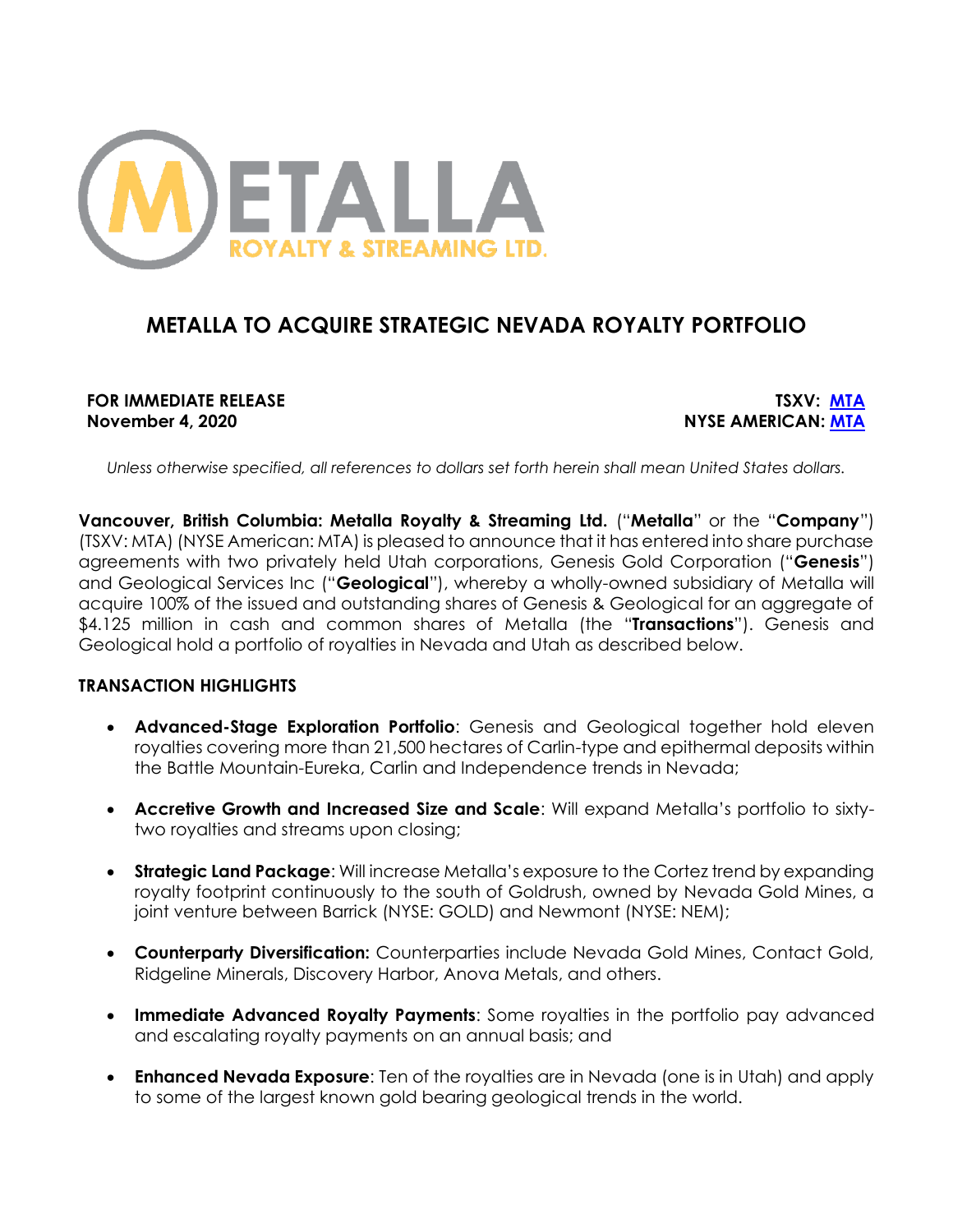*Brett Heath, President and CEO of Metalla, commented, "This transaction marks our sixth deal in 2020 in what has been one of our most active years since inception. We are pleased to significantly bolster our Nevada footprint with eleven development and exploration gold royalties, expanding our existing Cortez footprint." Mr. Heath continued, "the acquisition provides shareholders exposure to one of the top jurisdictions in the world covering more than 210 square kilometers on the Battle Mountain-Eureka, Carlin and Independence trends in Nevada. This year has showcased our premium pipeline and ability to transact on high quality royalties on an accretive/bilateral basis across various geographies that provide exposure to top counterparties and proven geological trends in Nevada, Australia, USA and Chile."*

The aggregate consideration payable by Metalla for the shares of Genesis and Geological will be satisfied by Metalla issuing \$3.125 million in common shares based on the ten-day volumeweighted average price of shares traded on the TSX Venture Stock Exchange ("**TSXV**") at a price of approximately C\$10.22 (representing an aggregate of 401,875 common shares of Metalla) to be issued as milestone payment on January 4, 2021, and \$1.0 million in cash at closing. The transaction is subject to customary closing conditions and exchange approvals and is expected to close in November 2020.

#### **ROYALTY PORTFOLIO MAP**



# **PINE VALLEY (3.0% NSR)**

The Pine Valley royalty claims cover approximately 1,060 hectares of exploration land east and south of Nevada Gold Mines's Goldrush deposit along the Battle Mountain-Eureka trend. Prior to the formation of the Nevada Gold Mines joint venture, Barrick has stated the Goldrush deposit is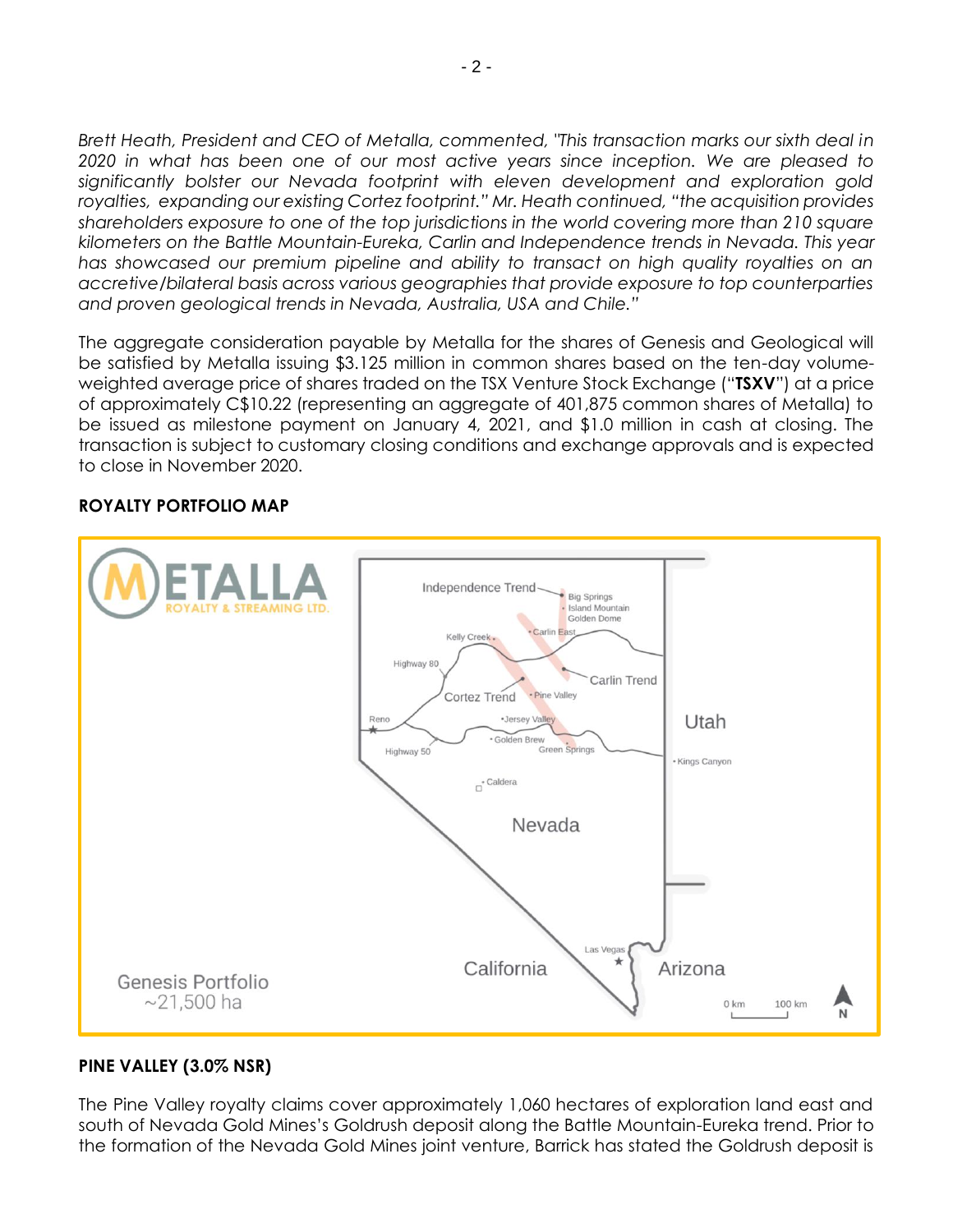a large Carlin-type gold development project with initial production projected for 2021, which will progress toward a steady-state production of ~500Koz of gold per annum during its first full five years of operation<sup>(3)</sup>. Goldrush's reserve estimate is currently 2 million ounces at 9.7 g/t gold, which is exclusive of an additional measured and indicated resource estimate of 9.4 million ounces at 9.4 g/t gold<sup>(3)</sup>. Barrick stated that mineralization at Goldrush is open along strike towards the north and east where the royalty property continues with the favorable stratigraphic host of the Goldrush, Cortez Hills, and Pipeline deposits, and has identified a mineral potential area known as Goldrush South<sup>(3)</sup> on the Anglo/Zeke and Pine Valley claims. This land package will complement and overlap a portion of Metalla's Cortez trend royalty land package that it acquired in May 2020 and will provide Metalla with \$100,000 per year in advanced royalty payments for the next 14 years or until commercial production is achieved on the claims. The royalty is subject to a buydown that expires in June 2022 of 1.5% for \$1.5 million.

# Mineralization **Buckhorn Mine ALTY & STREAMING LTD** Anglo/Zeke Claim Block (0.5% GOR Royalty) Fourmile Deposit Gold Rush Deposit Red Hill Claim Block (1.5% GOR Royalty) Avocado Zone Pine Valley Claim Block  $(3%$  NSR) Iceberg **Rift Anticline Cortez Trend Royalties**  $\sim$ 20,060 ha  $0 1 km$ N

# **CORTEZ TREND ROYALTY MAP**

# **BIG SPRINGS & GOLDEN DOME (2.0% NSR)**

Big Springs is a large Carlin-type gold deposit on the Independence trend north of the operating Jerritt Canyon Mine in Elko, Nevada, being operated by Jerritt Canyon Gold LLC. Jerritt Canyon Gold LLC is privately owned by Sprott Mining Inc. which is wholly owned by Eric Sprott(1). Big Springs is the flagship asset of Anova Metals Limited (ASX: AWV) is an exploration and development company currently planning a large exploration program in 2020. Big Springs is a brownfields project where a joint venture between Freeport McMoRan and Independence Mining produced 386Koz at an average grade of 4.1 g/t gold between 1987 and 1993(4) . Anova Metals is planning follow up and definition drilling on several brownfield targets specifically South Sammy where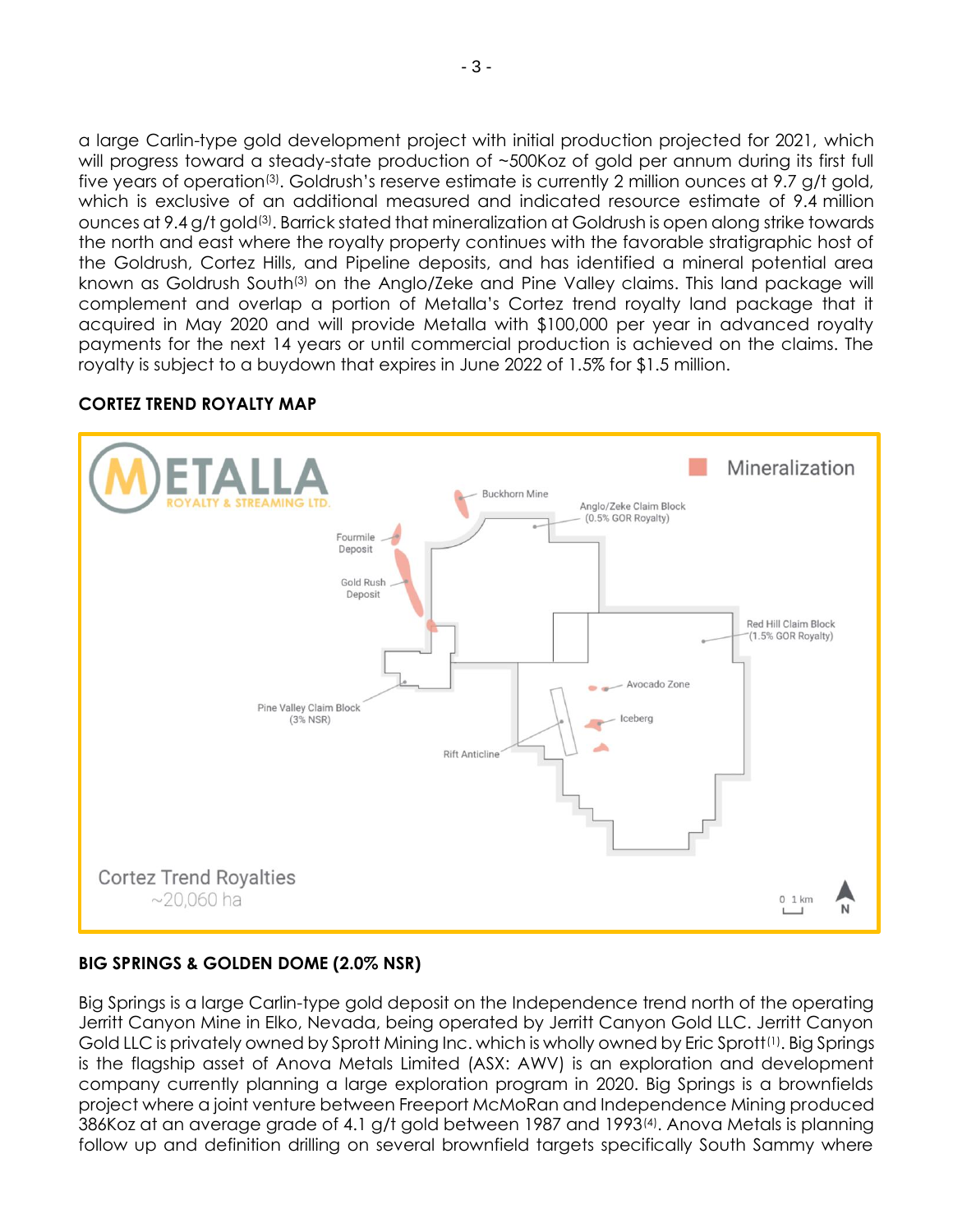significant intersections from 2017 returned 10.7 metres at 30.9 g/t gold and North Sammy where historical intersections returned 19.8 metres at 9.9 g/t gold. Other targets include Beadles Creek, Mac Ridge East and Beadle Creek South. Golden Dome covers the southern end of the property, where historical drilling has returned intersections including 6.1 metres at 3.05 g/t gold with striking similarities to the nearby Jerritt Canyon mine<sup>(4)</sup>. On October 19 2020, Anova began drilling at Big Springs<sup>(4)</sup>.

| <b>Reserves &amp; Resources</b> |               |       |       |  |  |  |  |
|---------------------------------|---------------|-------|-------|--|--|--|--|
|                                 | <b>Tonnes</b> | Gold  |       |  |  |  |  |
|                                 | (000's)       | (g/t) | (Koz) |  |  |  |  |
| <b>Measured Resources</b>       | 641           | 5.6   | 116   |  |  |  |  |
| <b>Indicated Resources</b>      | 4.762         | 2.2   | 343   |  |  |  |  |
| <b>Inferred Resources</b>       | 10,630        | 1.7   | 570   |  |  |  |  |
| <b>M&amp;I&amp;I Resources</b>  | 16,032        | 2.0   | 1.030 |  |  |  |  |

*BIG SPRINGS RESOURCE ESTIMATE(2,4)*

# **GREEN SPRINGS (2.0% NSR)**

Green Springs is a Carlin-type gold project located in the southern end of the Cortez trend operated by Contact Gold (TSXV: C). Green Springs is 20km southeast of Fiore Gold's producing Pan Mine and 45km south of Kinross Gold's Bald Mountain mine complex. Green Springs historically produced 74Koz of gold at 2.31 g/t in the late 1980's under US Minerals Exploration's heap leach operation. Recent drilling in 2019, intercepted high grade mineralization in the Echo zone including 2.36 g/t over 70.1 metres and 3.53 g/t gold over 38.1 metres in shallow oxides. Drilling in the Alpha property intercepted shallow oxide hole of 1.34 g/t gold over 28.86 metres and 1.68 g/t gold over 35.05 metres. The 9,000 metre drill program in 2020 will focus on follow up drilling of high priority targets to expand the resource and further exploration drilling at depth and at frontier targets such as Tango, Whiskey, Foxtrot, Golf and Zulu<sup>(5)</sup>.

# **CALDERA (1.0% NSR)**

Caldera is a low sulphidation epithermal deposit northwest of Tonopah, Nevada, located less than 50km from Kinross Gold's Round Mountain mine operated by Discovery Harbour Resources (TSXV: DHR). Previous focus was on a shallow low-grade bulk tonnage gold deposit which intersected high-grade results spread along a 6.5 km strike length with an average drilling depth of less than 100 metres. Significant results include 8.33 g/t gold over 7.6 metres, 37.92 g/t gold over 3 metres and 22.4 g/t gold over 2.2 metres. Recent focus has shifted to deeper drilling targeting a high-grade prospect at depth within the boiling zone. With funding in place, 10 drill sites have been proposed for a Fall 2020 drill program with each hole targeting a 300-500 metre depth. Discovery Harbour is awaiting permits for the proposed drill program<sup>(6)</sup>.

#### **ROYALTY PORTFOLIO**

| Asset | ∶atior<br>.oc | erms<br>ю<br> |
|-------|---------------|---------------|
|       |               |               |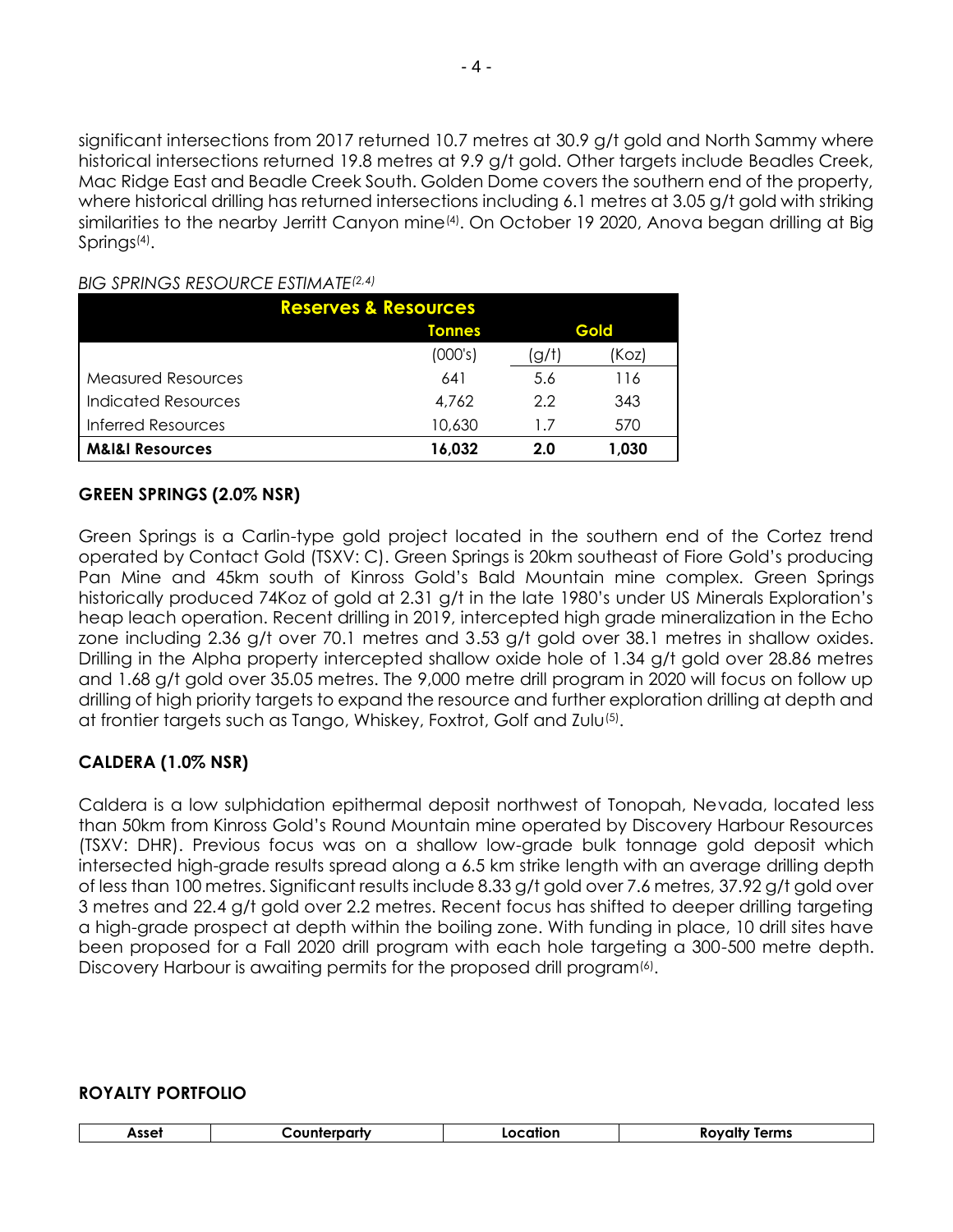| Pine Valley                             | Nevada Gold Mines                                  | Eureka County,<br>Nevada      | 3.0% NSR, 1.5% buydown for \$1.5M<br>and with \$100,000 in annual<br>advance royalty payments                                                                                                                                                    |
|-----------------------------------------|----------------------------------------------------|-------------------------------|--------------------------------------------------------------------------------------------------------------------------------------------------------------------------------------------------------------------------------------------------|
| <b>Big Springs &amp;</b><br>Golden Dome | Anova Metals (ASX: AWV)                            | Elko County, Nevada           | 2.0% NSR (1% NSR on encumbered<br>Golden Dome claims),<br>CAD\$80,000 annual advance<br>royalty payments                                                                                                                                         |
| <b>Green Springs</b>                    | Contact Gold (TSXV: C)                             | Eureka County,<br>Nevada      | 2.0% NSR royalty (1% NSR royalty on<br>encumbered claims) on claims<br>acquired in 2 Mile area of interest                                                                                                                                       |
| Carlin East                             | Ridgeline Minerals (TSXV: RDG)                     | Eureka/Elko County,<br>Nevada | 0.5% NSR, with escalating annual<br>advance royalty payments<br>\$30,000 in 2021, \$100,000 from<br>$2025+$                                                                                                                                      |
| Caldera                                 | <b>Discovery Harbour Resources</b><br>(TSXV: DHR)  | Nye County, Nevada            | 1.0% NSR, with annual payments of<br>\$62,500 in 2021, \$75,000 from 2023+                                                                                                                                                                       |
| Jersey Valley                           | Abacus Mining & Exploration<br>Corp<br>(TSXV: AME) | Pershing County,<br>Nevada    | 2.0% NSR < \$1,600 Au, 3.0% NSR ><br>\$1600 Au, with escalating annual<br>advance royalty payments.<br>\$35,000 in 2021, \$50,000 in 2022,<br>\$100,000 in 2023, and \$150,000<br>from $2024+$                                                   |
| <b>Island Mountain</b>                  | <b>Tuvera Exploration</b>                          | Elko County, Nevada           | 2.0% NSR (1% NSR on encumbered<br>claims), with CAD\$20,000 annual<br>advance royalty payments                                                                                                                                                   |
| Kings Canyon                            | Pine Cliff Energy (TSX: PNE)                       | Millard County, Utah          | 2.0% NSR on unencumbered<br>ground (1.0% NSR on encumbered<br>ground), and 2.0% NSR on any<br>claims staked within 2 miles of the<br>property boundary and 1.0% NSR<br>on any claims staked between 2<br>to 3 miles of the property<br>boundary. |
| Hot Pot/Kelly<br>Creek                  | Nevada Exploration/Austin<br>Gold Corp (TSXV: NGE) | Humboldt County,<br>Nevada    | 1.5% NSR, 0.75% buydown for \$750k<br>and with escalating annual<br>advance royalty payments \$20k in<br>2021, \$50,000 from 2022+                                                                                                               |
| Golden Brew                             | Highway 50 Gold (TSXV: HWY)                        | Lander County,<br>Nevada      | 0.5% NSR Royalty                                                                                                                                                                                                                                 |

#### **QUALIFIED PERSON**

The technical information contained in this news release has been reviewed and approved by Charles Beaudry, geologist M.Sc., member of the Association of Professional Geoscientists of Ontario and the Ordre des Géologues du Québec and a consultant to Metalla. Mr. Beaudry is a Qualified Person as defined in National Instrument 43-101 Standards of disclosure for mineral projects.

# **ABOUT METALLA**

Metalla was created for the purpose of providing shareholders with leveraged precious metal exposure by acquiring royalties and streams. Our goal is to increase share value by accumulating a diversified portfolio of royalties and streams with attractive returns. Our strong foundation of current and future cash-generating asset base, combined with an experienced team, gives Metalla a path to become one of the leading gold and silver royalty companies for the next commodities cycle.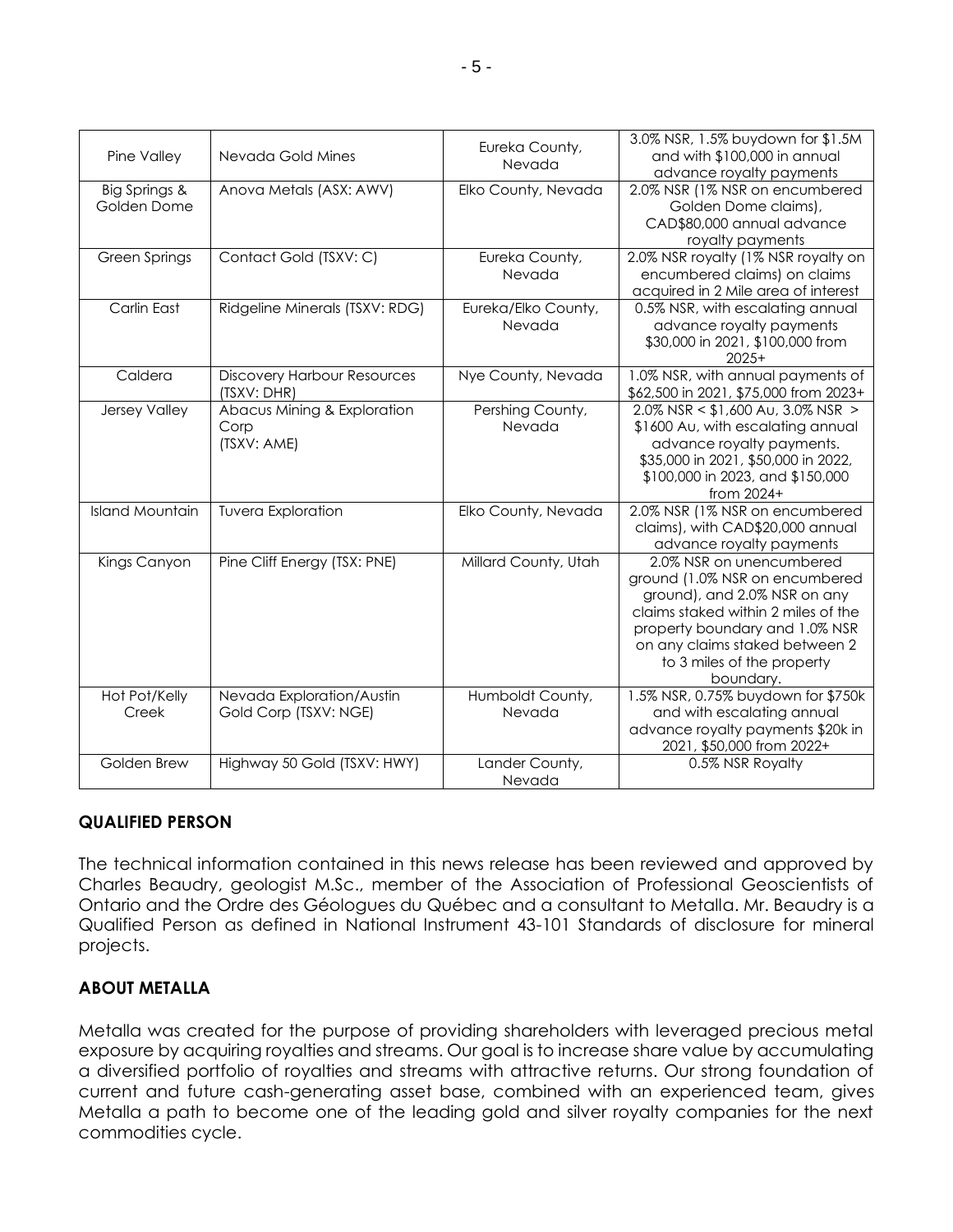For further information, please visit our website at [www.metallaroyalty.com.](http://www.metallaroyalty.com/)

### **ON BEHALF OF METALLA ROYALTY & STREAMING LTD.**

(signed) "Brett Heath"

President and CEO

#### **CONTACT INFORMATION**

#### **Metalla Royalty & Streaming Ltd.**

Brett Heath, President & CEO Phone: [604-696-0741](tel:604-696-0741) Email: [info@metallaroyalty.com](mailto:info@metallaroyalty.com)

Kristina Pillon, Investor Relations Phone: 604-908-1695 Email: [kristina@metallaroyalty.com](mailto:kristina@metallaroyalty.com)

Website: [www.metallaroyalty.com](http://www.metallaroyalty.com/)

*Neither the TSX Venture Exchange nor it's Regulation Services Provider (as that term is defined in the policies of the TSX Venture Exchange) accept responsibility for the adequacy or accuracy of this release.*

*Note that mineralization on adjacent properties is not necessarily indicative of similar mineralization on properties on which Metalla will hold a royalty interest on completion of the transaction. A qualified person has not done sufficient work to classify the historical estimates disclosed above as current mineral resources or mineral reserves, and the Company is not treating the historical estimates as current mineral resources or mineral reserves.*

Notes:

- (1) For details please refer to Jerritt Canyon Gol[d press release dated July 1, 2020.](https://jerrittcanyon.com/news/sprott-mining-purchases-remaining-20-interest-of-jerritt-canyon-gold-llc-from-white-box/)
- (2) For details on the estimation of mineral resources and reserves, including the key assumptions, parameters and methods used to estimate the Mineral Resources and Mineral Reserves, investors should refer to the NI 43-101 Technical Reports for the Cortez Operations, Big Springs and Green Spring and on file at www.sedar.com.
- (3) See [Barrick Gold Quarterly Report dated October 25, 2017,](https://www.barrick.com/English/news/news-details/2017/Barrick-Reports-Third-Quarter-2017-Results/default.aspx) [Barrick Gold September 19, 2019](https://barrick.q4cdn.com/788666289/files/doc_presentations/2019/09/Nevada-Gold-Mines-Analyst-Presentation-September-2019.pdf)  [Presentation](https://barrick.q4cdn.com/788666289/files/doc_presentations/2019/09/Nevada-Gold-Mines-Analyst-Presentation-September-2019.pdf) [Barrick Gold Corporation Q3 Conference Call November 1, 2012.](https://barrick.q4cdn.com/788666289/files/doc_presentations/2012/Barrick-Q3-2012-Webcast.pdf)
- (4) Se[e Anova Metals October 1 2020 Presentation](http://anovametals.com.au/wp-content/uploads/2020/10/Investor-Presentation.pdf) and [Anova Metals ASX Release June 26 2014.](http://anovametals.com.au/wp-content/uploads/2014/06/2014-06-26-AWV-JORC-Upgrade.pdf) An[d https://anovametals.com.au/big-springs-project/](https://anovametals.com.au/big-springs-project/) an[d Anova Metals October 19 2020 Press](http://anovametals.com.au/wp-content/uploads/2020/10/2020-Drilling-Program-Commences-at-Big-Springs.pdf)  [Release.](http://anovametals.com.au/wp-content/uploads/2020/10/2020-Drilling-Program-Commences-at-Big-Springs.pdf)
- (5) Se[e Contact Gold July 8, 2020 Press Release](http://www.contactgold.com/_resources/news/nr_20200708.pdf) and [Contact Gold October 2020 Presentation.](http://www.contactgold.com/_resources/presentations/corporate-presentation.pdf)
- (6) Se[e Discovery Harbor Resources October 2020 Presentation.](https://discoveryharbour.com/wp-content/uploads/2020/10/DHR-Oct-2020.pdf)
- (7) Numbers may not add due to rounding.

(8) Mineral resources which are not mineral reserves do not have demonstrated economic viability. Information contained on any website or document referred to or hyperlinked in this press release shall not be deemed to be a part of this press release.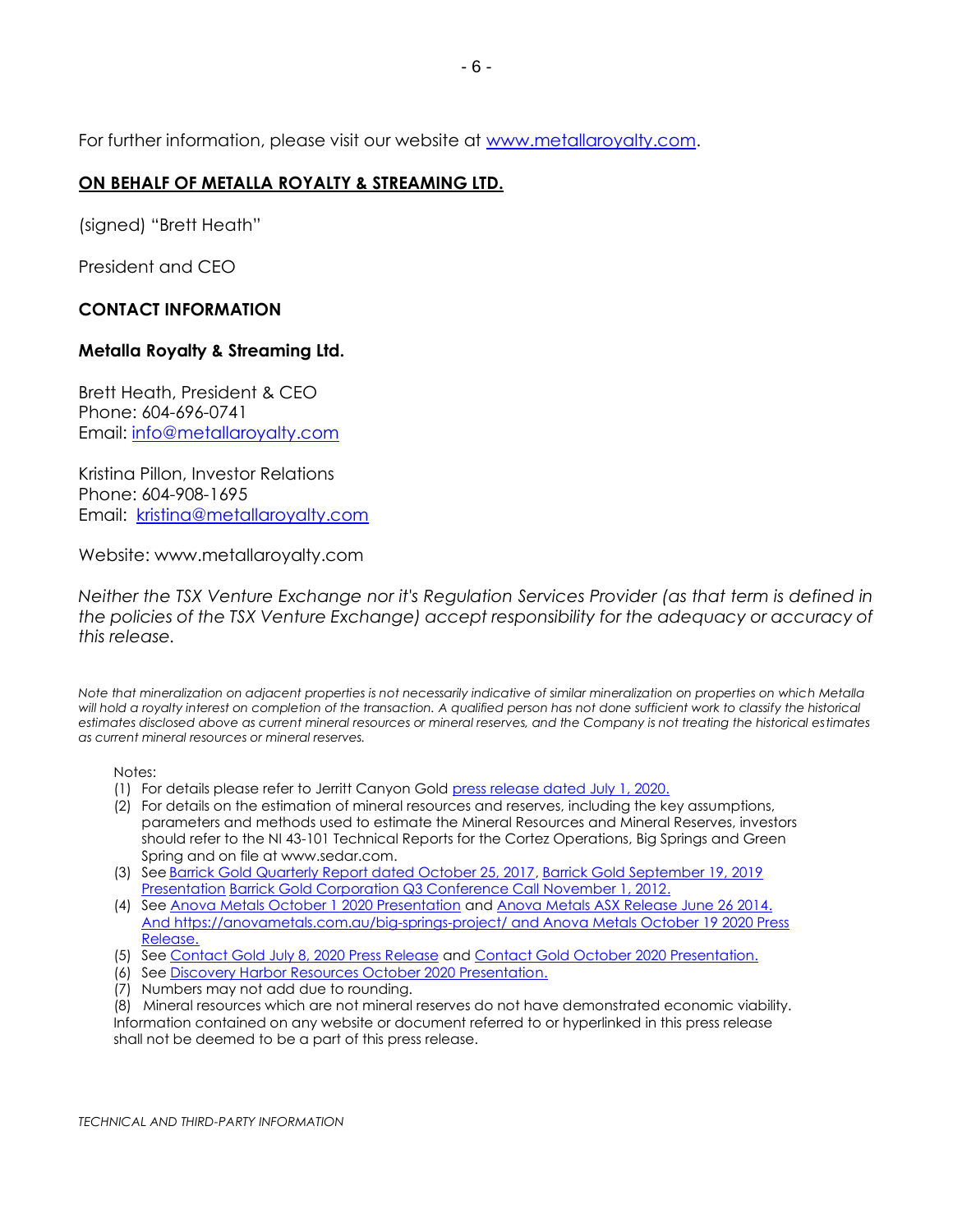*Except where otherwise stated, the disclosure in this press release relating to Goldrush, Big Springs, Green Springs and Caldera are based on information publicly disclosed by the owners or operators of this property and information/data available in the public domain as at the date hereof and none of this information has been independently verified by Metalla. Specifically, as a royalty holder, Metalla has limited, if any, access to the property subject to the Royalty. Although Metalla does not have any knowledge that such information may not be accurate, there can be no assurance that such third party information is complete or accurate. Some information publicly reported by the operator may relate to a larger property than the area covered by Metalla's royalty interest. Metalla's royalty interests often cover less than 100% and sometimes only a portion of the publicly reported mineral reserves, mineral resources and production of a property.*

*The disclosure was prepared in accordance with Canadian National Instrument 43-101 ("NI 43-101"), which differs significantly from the current requirements of the U.S. Securities and Exchange Commission (the "SEC") set out in Industry Guide 7. Accordingly, such disclosure may not be comparable to similar information made public by companies that report in accordance with Industry Guide 7. In particular, this news release may refer to "mineral resources", "measured mineral resources", "indicated mineral resources" or "inferred mineral resources". While these categories of mineralization are recognized and required by Canadian securities laws, they are not recognized by Industry Guide 7 and are not normally permitted to be disclosed in SEC filings by U.S. companies that are subject to Industry Guide 7. U.S. investors are cautioned not to assume that any part of a "mineral resource", "measured mineral resource", "indicated mineral resource", or "inferred mineral resource" will ever be converted into a "reserve." In addition, "reserves" reported by the Company under Canadian standards may not qualify as reserves under Industry Guide 7. Under Industry Guide 7, mineralization may not be classified as a "reserve" unless the mineralization can be economically and legally extracted or produced at the time the "reserve" determination is made. Accordingly, information contained or referenced in this news release containing*  descriptions of mineral deposits may not be comparable to similar information made public by U.S. companies subject to the reporting *and disclosure requirements of Industry Guide 7.*

"Inferred mineral resources" have a great amount of uncertainty as to their geological existence and great uncertainty as to their *economic feasibility. It cannot be assumed that all or any part of an inferred mineral resource will ever be upgraded to a higher category. Further, while NI 43-101 permits companies to disclose economic projections contained in preliminary economic assessments and pre-feasibility studies, which are not based on "reserves", U.S. companies have not generally been permitted under Industry Guide 7 to disclose economic projections for a mineral property in their SEC filings prior to the establishment of "reserves". Disclosure of "contained ounces" in a resource is permitted disclosure under Canadian reporting standards; however, Industry Guide 7 normally only permits issuers to report mineralization that does not constitute "reserves" by Industry Guide 7 standards as in-place tonnage and grade without reference to unit measures. Historical results or feasibility models presented herein are not guarantees or expectations of future performance.*

#### *CAUTIONARY NOTE REGARDING FORWARD-LOOKING STATEMENTS*

*Often, but not always, forward-looking statements can be identified by the use of words such as "plans", "expects", "is expected", "budgets", "scheduled", "estimates", "forecasts", "predicts", "projects", "intends", "targets", "aims", "anticipates" or "bel ieves" or variations (including negative variations) of such words and phrases or may be identified by statements to the effect that certain actions "may", "could", "should", "would", "might" or "will" be taken, occur or be achieved. Forward-looking statements and information include, but are not limited to, statements with respect to the closing of the proposed transactions, stock exchange acceptance, continued payment of advance royalty payments by property owners, commencement of an exploration program at Goldrush, Big Springs, Green Springs and Caldera, future high-grade discoveries, development, production, recoveries, cash flow, other anticipated or possible future developments at Goldrush, Big Springs, Green Springs and Caldera and the properties on which the Company currently holds royalty and stream interests or relating to the companies owning or operating such properties; and current and potential future estimates of mineral reserves and resources. Forward-looking statements and information are based on forecasts of future results, estimates of amounts not yet determinable and assumptions that, while believed by management to be reasonable, are inherently subject to significant business, economic and competitive uncertainties, and contingencies. Forward*looking statements and information are subject to various known and unknown risks and uncertainties, many of which are beyond *the ability of Metalla to control or predict, that may cause Metalla's actual results, performance or achievements to be materially different from those expressed or implied thereby, and are developed based on assumptions about such risks, uncertainties and other*  factors set out herein, including but not limited to: the risk that the parties may be unable to satisfy the closing conditions for the *contemplated transactions or that the transactions may not be completed; risks associated with the impact of general business and economic conditions; the absence of control over mining operations from which Metalla will purchase precious metals or from which it will receive stream or royalty payments and risks related to those mining operations, including risks related to international operations, government and environmental regulation, delays in mine construction and operations, actual results of mining and current exploration activities, conclusions of economic evaluations and changes in project parameters as plans are refined; problems related to the ability to market precious metals or other metals; industry conditions, including commodity price fluctuations, interest and exchange rate fluctuations; interpretation by government entities of tax laws or the implementation of new tax laws; regulatory, political or economic developments in any of the countries where properties in which Metalla holds a royalty, stream or other interest are located or through which they are held; risks related to the operators of the properties in which Metalla holds a royalty or stream or other interest, including changes in the ownership and control of such operators; risks related to global pandemics, including the current novel coronavirus (COVID-19) global health pandemic, and the spread of other viruses or pathogens; influence of macroeconomic developments; business opportunities that become available to, or are pursued by Metalla; reduced access to debt and equity capital; litigation; title, permit or license disputes related to interests on any of the properties in which Metalla holds a royalty, stream or other interest; the volatility of the stock market; competition; future sales or issuances of debt or equity securities; use of proceeds; dividend policy and future payment of dividends; liquidity; market for securities; enforcement of civil judgments; and risks relating to Metalla potentially being a passive foreign investment company within the meaning of U.S. federal tax laws; and the other risks and uncertainties disclosed under the heading "Risk Factors" in the Company's most recent annual information form, annual*